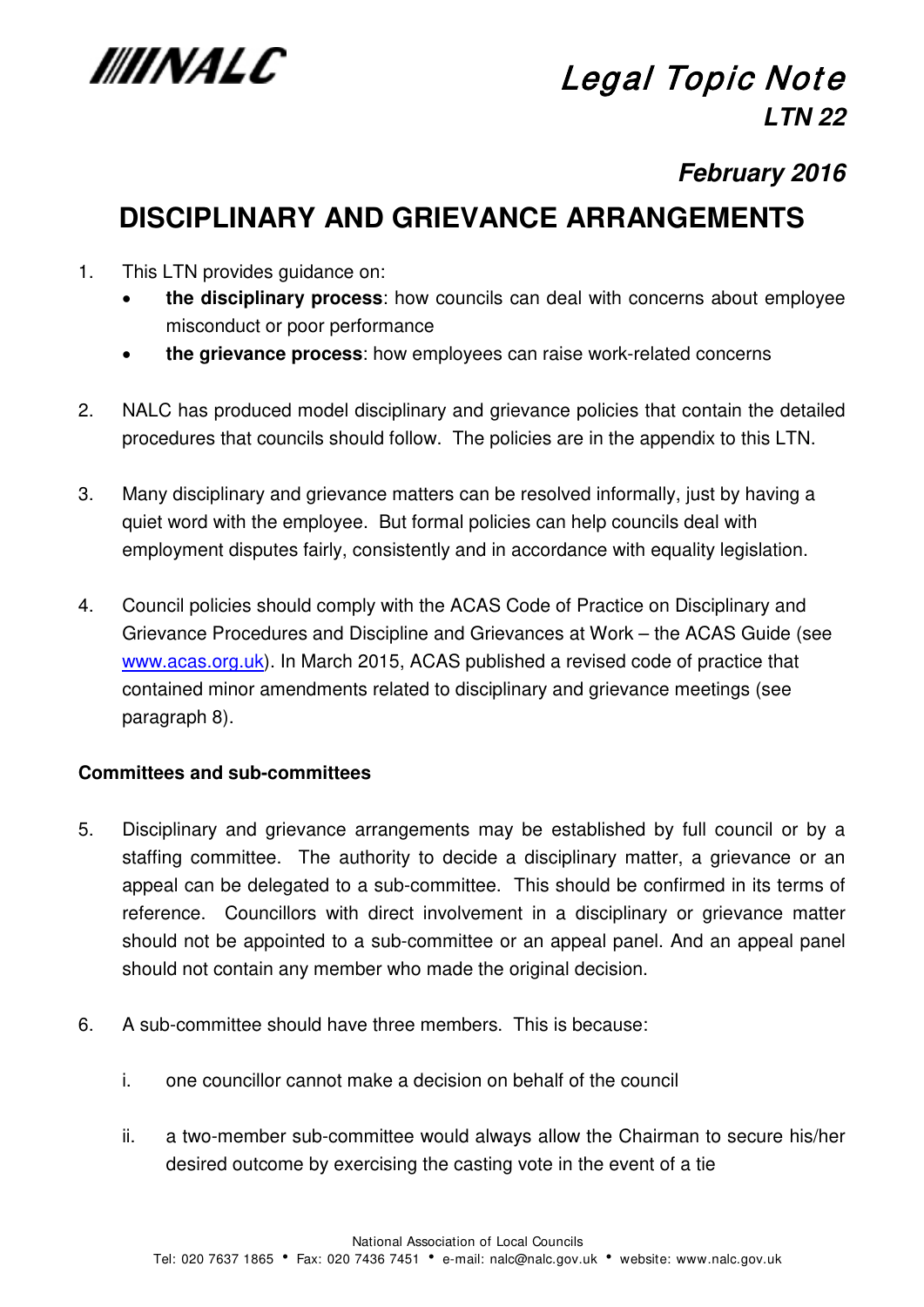iii. more than three members will probably be unwieldy. It may also make it more difficult to find sub-committee members with no direct involvement and it will reduce the pool of potential appeal panel members.

## **Meetings**

- 7. Meetings should be arranged as soon as possible but the employee should be given reasonable time to prepare. Proceedings should be minuted. If possible the minute taker should be an employee.
- 8. The employee and companion (if there is one) must make all reasonable efforts to attend. Employees have a statutory right to be accompanied by a workplace colleague, a trade union representative or a trade union official to a grievance, disciplinary or appeal meeting. The ACAS Code of Practice now clarifies that an employee's request to be accompanied must be reasonable.
- 9. If the employee's companion is not available on the proposed date, the employee can request a postponement and can propose an alternative date within five working days of the original meeting. If the employee does not attend the disciplinary meeting, he/ she should be given the opportunity to be represented and to make written submissions.

## **Decisions**

10. Employees should be informed, promptly and in writing, of the council's decision. If possible, the decision should be handed to the employee. Disciplinary and grievance decisions should notify the employee of the right to appeal.

## **The Disciplinary Investigation**

In cases of misconduct, an investigation of the facts should be carried out as soon as possible. Other than for allegations of minor misconduct, an investigator should be appointed by the council's staffing committee. The Investigator's role is to submit a report with recommendations to the staffing committee which decides whether further action should be taken. He/she must be independent, fair and objective, and should normally be a councillor. If there are no independent councillors (for example, because they all have direct involvement in the matter), the staffing committee should appoint someone from outside the council. ACAS recommends that anyone appointed as an investigator should, where possible, have had appropriate training.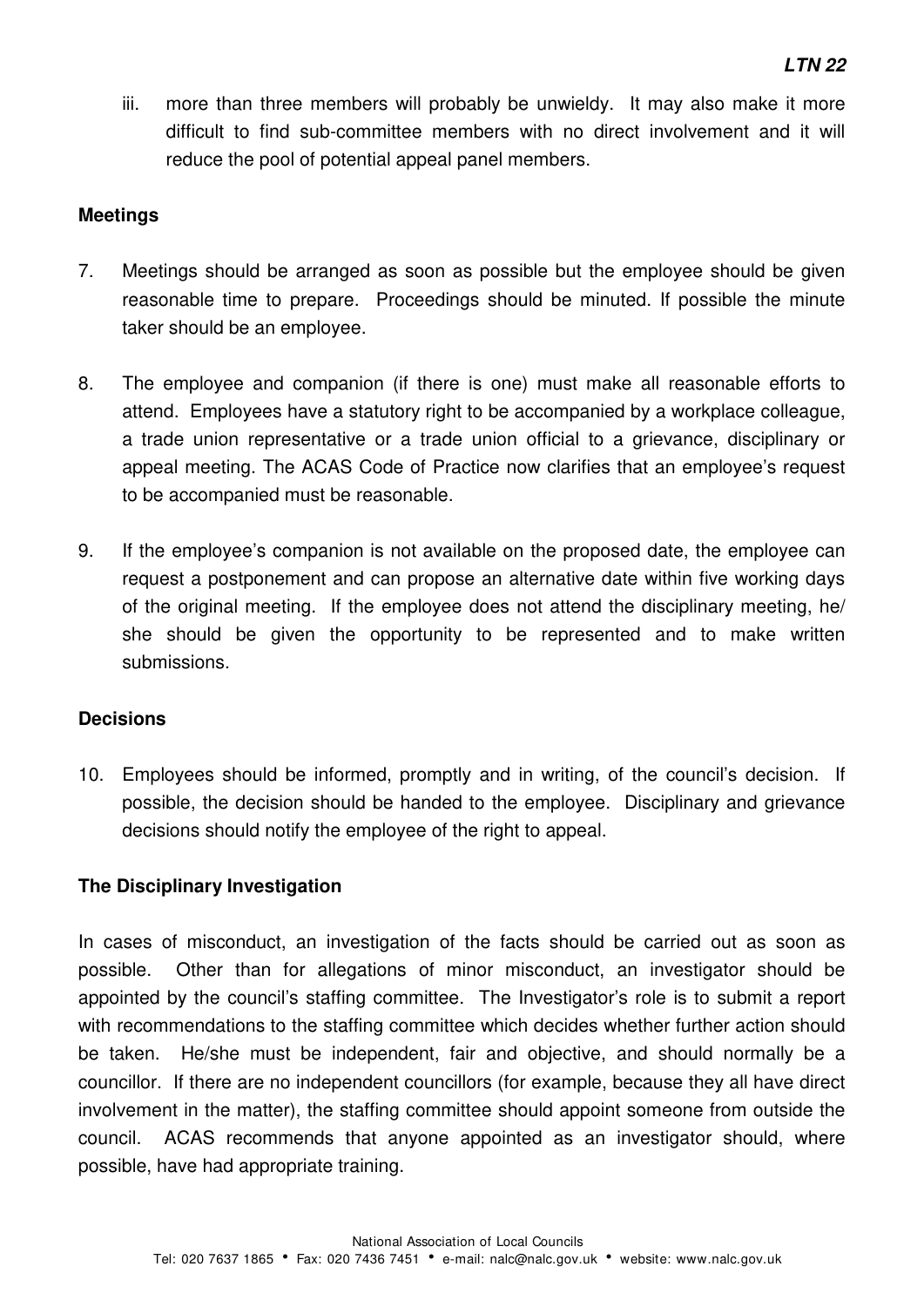- 11. An employee does not have a statutory right to be accompanied to an investigatory meeting. However, the disciplinary procedure in the Appendix permits employees to be accompanied to an investigatory meeting.
- 12. In cases of poor performance, it may not be necessary to have an investigation.

For further information see ACAS booklet "Conducting Workplace Investigations" <http://www.acas.org.uk/media/pdf/o/5/Conducting-workplace-investigations.pdf>

#### **Mediation**

13. Mediation may be appropriate at any stage of the disciplinary or grievance procedure (for example where there have been communication breakdowns or allegations of bullying and harassment). Mediation is a confidential dispute resolution process that requires a council's and the employee's consent. The mediator is an independent person who helps individuals or groups try to find a solution. Mediators do not make judgments or determine outcomes - they ask questions that help to uncover underlying problems, assist the parties to understand the issues and clarify the options for resolving their difference or dispute. See [www.acas.org.uk.](http://www.acas.org.uk/)

#### **Data protection**

14. Information about disciplinary or grievance matters should be restricted to those involved in the disciplinary process. Any disciplinary action or grievance outcome should remain confidential. The employee's disciplinary and grievance records should be held by a council in accordance with the Data Protection Act 1998.

| <b>LTN</b> | <b>Title</b>                  | <b>Relevance</b>                                                                  |
|------------|-------------------------------|-----------------------------------------------------------------------------------|
| 38         | <b>Data Protection</b>        | Explains how personal data should be held                                         |
| 69         | <b>ASBOs &amp; Harassment</b> | The Protection from Harassment Act 1997                                           |
| 78         | Equality Act 2010             | alleged<br>Explains the statutory<br>protection from                              |
|            |                               | discrimination<br>disability,<br>(against age,<br>gender                          |
|            |                               | reassignment, marriage and civil<br>partnership,                                  |
|            |                               | pregnancy and maternity, race, religion or belief, sex<br>and sexual orientation) |
|            |                               | Explains the statutory duties imposed on councils                                 |
|            |                               | which are aimed at preventing discrimination and                                  |
|            |                               | promoting equality in recruitment and<br>the<br>ın                                |
|            |                               | workplace.                                                                        |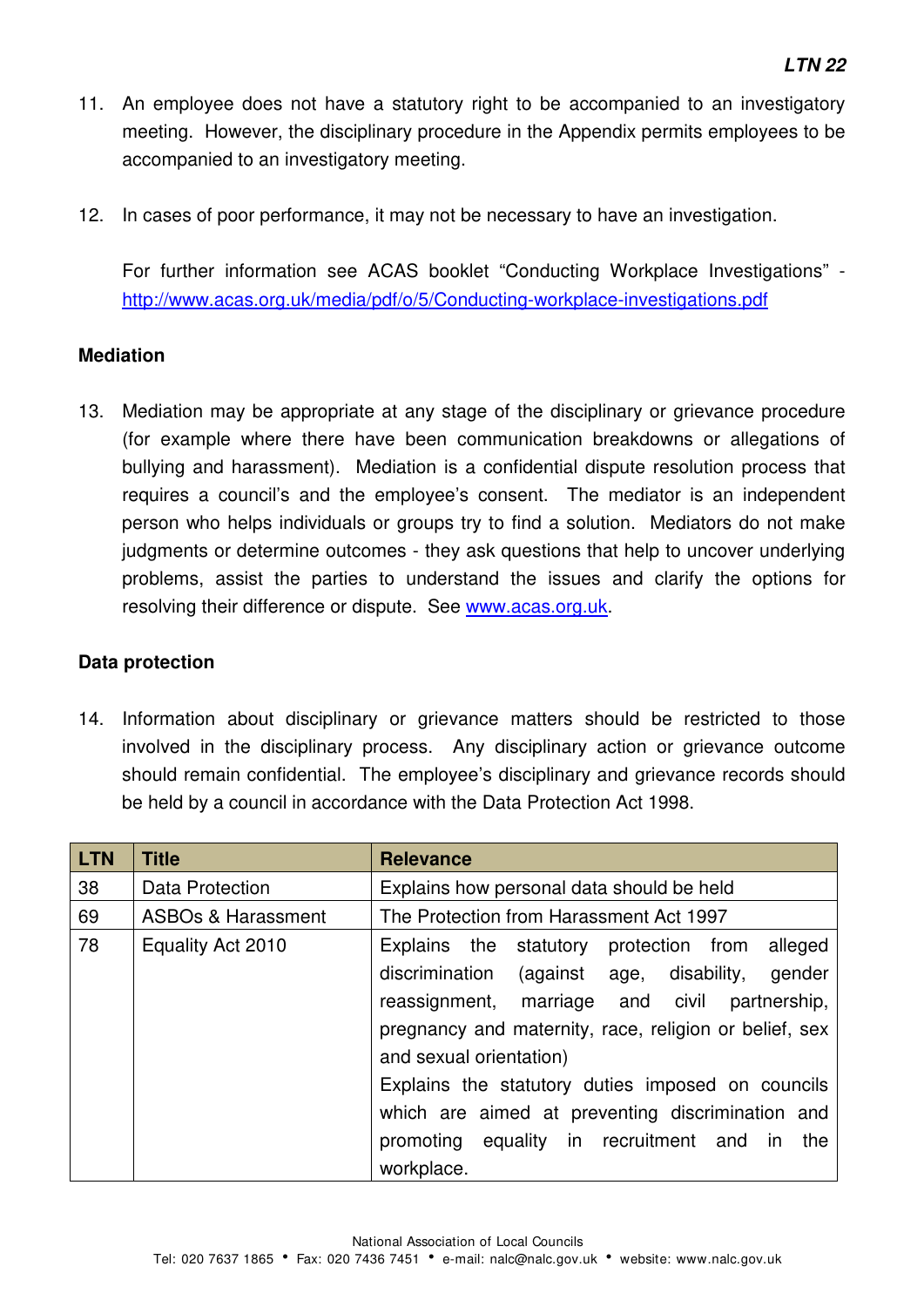| 79 | <b>Staff Pensions</b>               | Confirms pension arrangements that apply to local                               |
|----|-------------------------------------|---------------------------------------------------------------------------------|
|    |                                     | councils.                                                                       |
| 80 |                                     | Members' conduct and the   Explains members' obligations under the Localism Act |
|    | registration and disclosure   2011. |                                                                                 |
|    | of their interests (England)        |                                                                                 |

#### **© NALC 2016**

The appendices on the next pages can be downloaded as a word document by following this link <http://www.nalc.gov.uk/members-area/templates> and clicking on employment.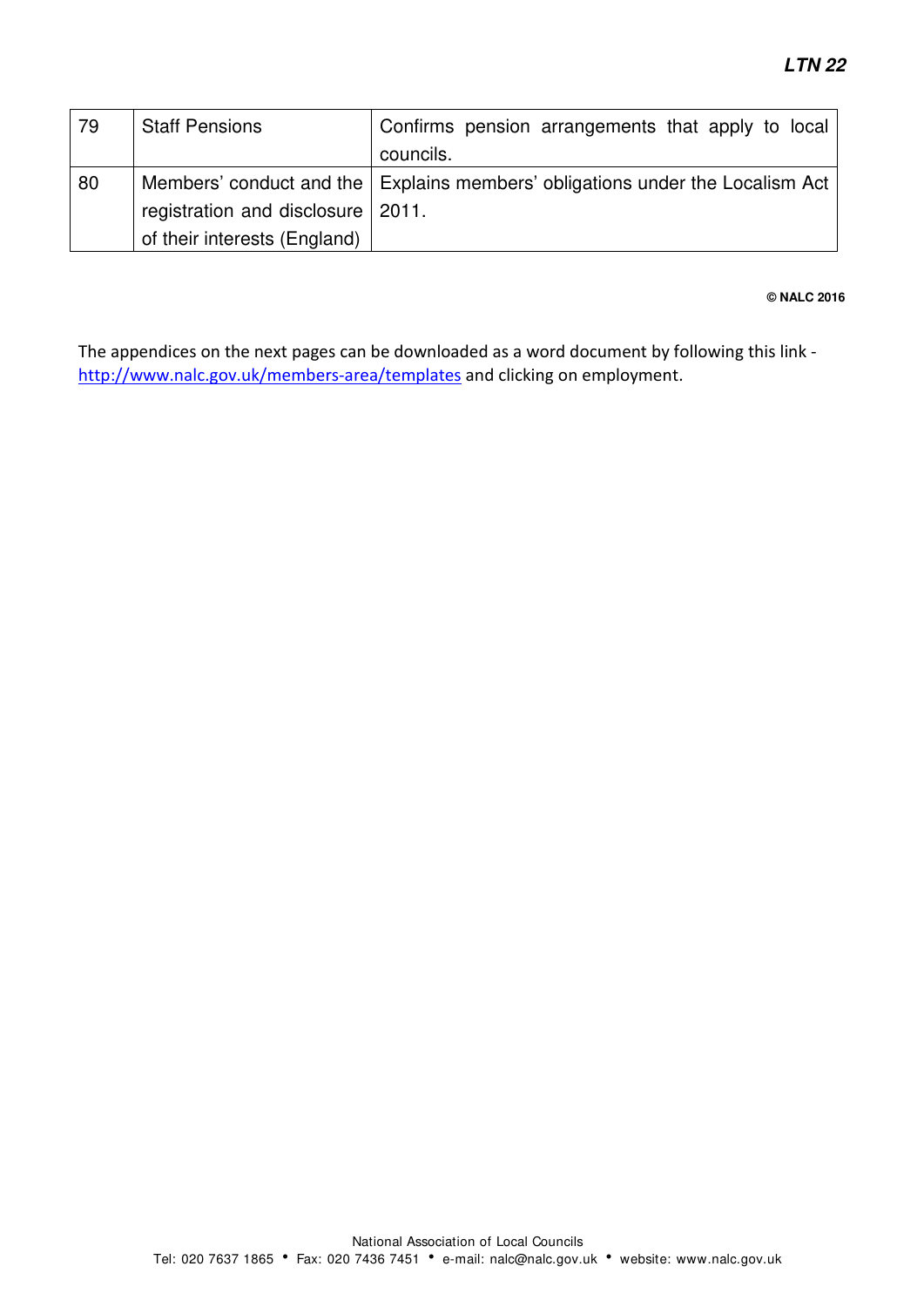## **Appendix**

## **[ PARISH/TOWN/COMMUNITY/NEIGHBOURHOOD/VILLAGE ] COUNCIL'S DISCIPLINARY POLICY**

#### **INTRODUCTION**

- 1 This policy is based on and complies with the 2015 ACAS Code of Practice [\(http://www.acas.org.uk/CHttpHandler.ashx?id=1047&p=0\)](http://www.acas.org.uk/CHttpHandler.ashx?id=1047&p=0). It also takes account of the ACAS guide on discipline and grievances at work [http://www.acas.org.uk/media/pdf/b/l/Discipline-and-grievances-Acas-guide.pdf.](http://www.acas.org.uk/media/pdf/b/l/Discipline-and-grievances-Acas-guide.pdf) The policy is designed to help Council employees improve unsatisfactory conduct and performance in their job. Wherever possible, the Council will try to resolve its concerns about employees' behaviour informally, without starting the formal procedure set out below.
- 2 The policy will be applied fairly, consistently and in accordance with the Equality Act 2010.
- 3 This policy confirms:
	- the Council will fully investigate the facts of each case
	- the Council recognises that misconduct and unsatisfactory work performance are different issues. The disciplinary policy will also apply to work performance issues to ensure that all alleged instances of employees' underperformance are dealt with fairly and in a way that is consistent with required standards. However, the disciplinary policy will only be used to when performance management proves ineffective. For more information see the ACAS publication "How to manage performance" at [http://www.acas.org.uk/media/pdf/m/0/How-to-manage](http://www.acas.org.uk/media/pdf/m/0/How-to-manage-performance-advisory-booklet.pdf)[performance-advisory-booklet.pdf](http://www.acas.org.uk/media/pdf/m/0/How-to-manage-performance-advisory-booklet.pdf)
	- employees will be informed in writing about the nature of the complaint against them and given the opportunity to state their case
	- employees may be accompanied or represented by a workplace colleague, a trade union representative or a trade union official at any disciplinary, investigatory or appeal meeting. The companion is permitted to address such meetings, to put the employee's case and confer with the employee. The companion cannot answer questions put to the employee, address the meeting against the employee's wishes or prevent the employee from explaining his/her case
	- the Council will give employees reasonable notice of any meetings in this procedure. Employee must make all reasonable efforts to attend. Failure to attend any meeting may result in it going ahead and a decision being taken. An employee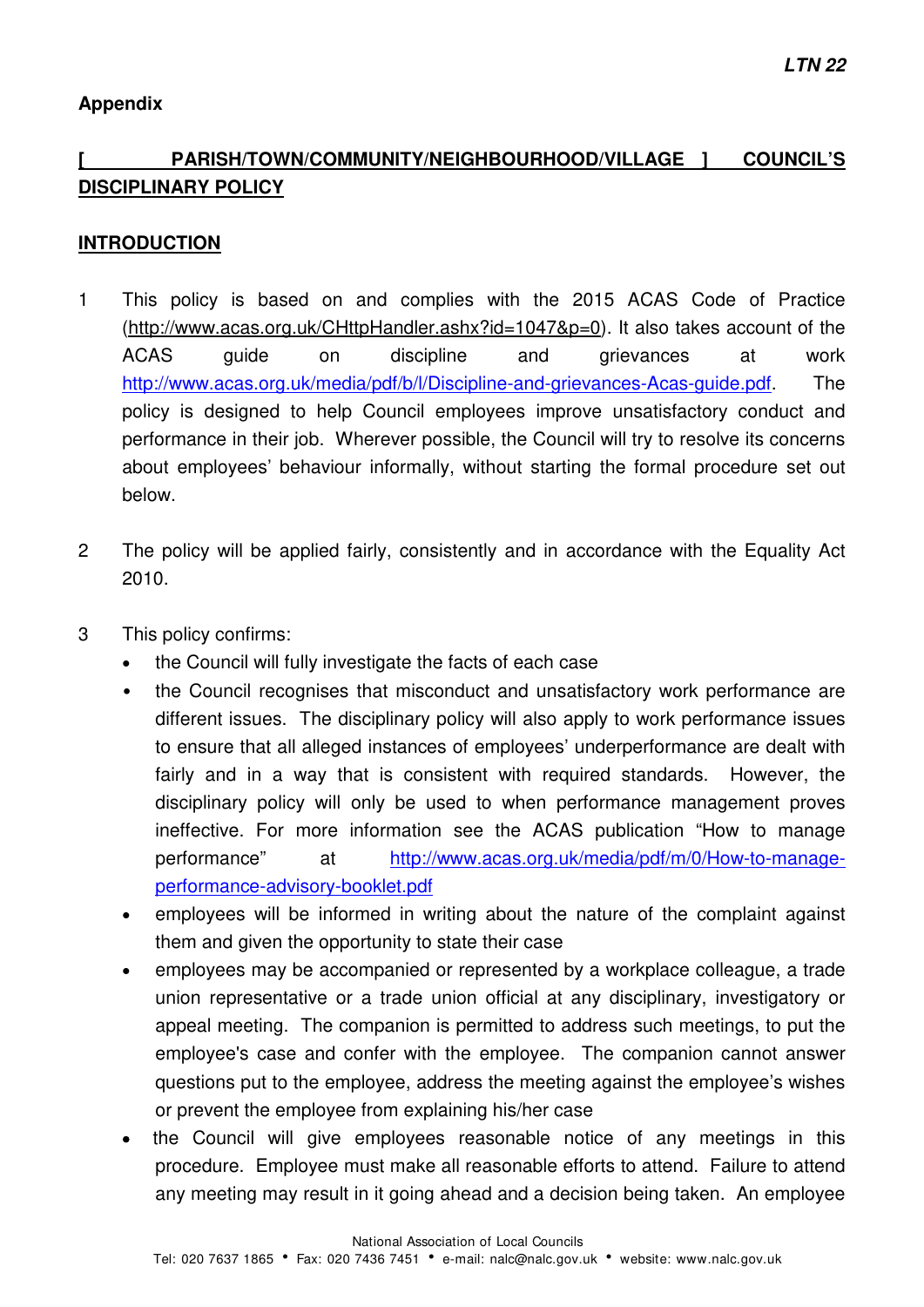who does not attend a meeting will be given the opportunity to be represented and to make written submission

- If the employee's companion is not available for the proposed date of the meeting, the employee can request a postponement and can propose an alternative date that is within five working days of the original meeting date
- any changes to specified time limits in the Council's procedure must be agreed by the employee and the Council
- information about an employee's disciplinary matter will be restricted to those involved in the disciplinary process. A record of the reason for disciplinary action and the action taken by the Council is confidential to the employee. The employee's disciplinary records will be held by the Council in accordance with the Data Protection Act 1998
- recordings of the proceedings at any stage of the disciplinary procedure are prohibited, unless agreed as a reasonable adjustment that takes account of an employee's medical condition
- employees have the right to appeal against any disciplinary action. The appeal decision is final
- if an employee who is already subject to the Council's disciplinary procedure, raises a grievance, the grievance will normally be heard after the completion of the disciplinary procedure
- disciplinary action taken by the Council can include an oral warning, written warning, final written warning or dismissal
- except for gross misconduct when an employee may be dismissed without notice, the Council will not dismiss an employee on the first occasion that it decides there has been misconduct
- if an employee is suspended following allegations of misconduct, it will be on full pay and only for such time as is necessary. Suspension is not a disciplinary sanction. The Council will write to the employee to confirm any period of suspension and the reasons for it
- the Council may consider mediation at any stage of the disciplinary procedure where appropriate (for example where there have been communication breakdowns or allegations of bullying or harassment). Mediation is a dispute resolution process that requires the Council's and the employee's consent.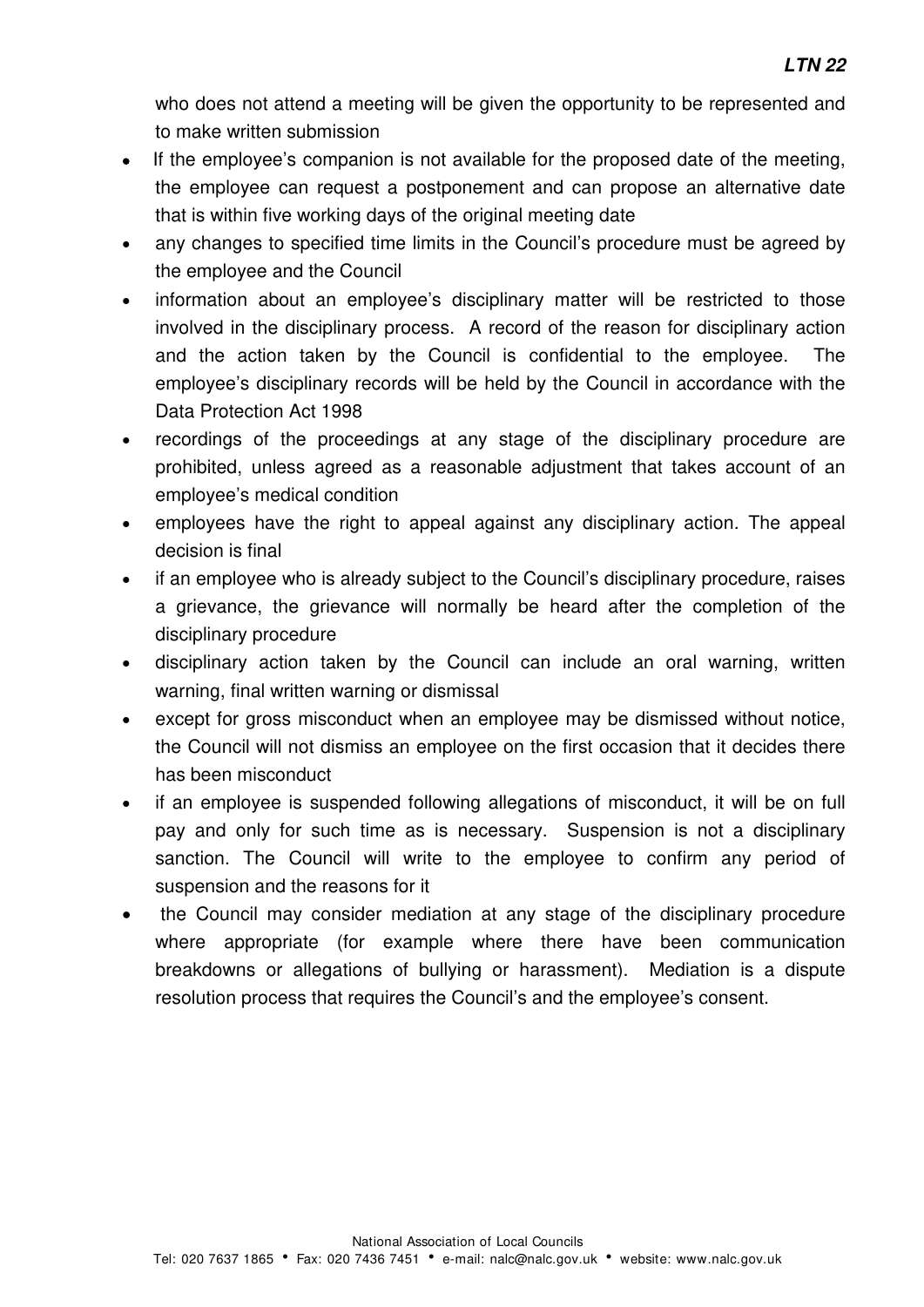## **Examples of misconduct**

- 4 Misconduct is employee behaviour that can lead to the employer taking disciplinary action. The following list contains some examples of misconduct:
	- unauthorised absence
	- poor timekeeping
	- misuse of the Council's resources and facilities including telephone, email and internet
	- inappropriate behaviour
	- refusal to follow reasonable instructions
	- breach of health and safety rules.

## **Examples of gross misconduct**

- 5 Gross misconduct is misconduct that is so serious that it is likely to lead to dismissal without notice. The following list contains some examples of gross misconduct:
	- bullying, discrimination and harassment
	- incapacity at work because of alcohol or drugs
	- violent behaviour
	- fraud or theft
	- gross negligence
	- gross insubordination
	- serious breaches of health and safety rules
	- serious and deliberate damage to property
	- use of the internet or email to access pornographic, obscene or offensive material
	- disclosure of confidential information.

## **Examples of unsatisfactory work performance**

- 6 The following list contains some examples of unsatisfactory work performance:
	- inadequate application of office procedures
	- inadequate IT skills
	- unsatisfactory management of staff
	- unsatisfactory communication skills.

## **DISCIPLINARY INVESTIGATION**

7 The Council's staffing committee will appoint an Investigator who will be responsible for undertaking the investigation - a fact-finding exercise to collect all relevant information The Investigator will be independent and will normally be a councillor. If the staffing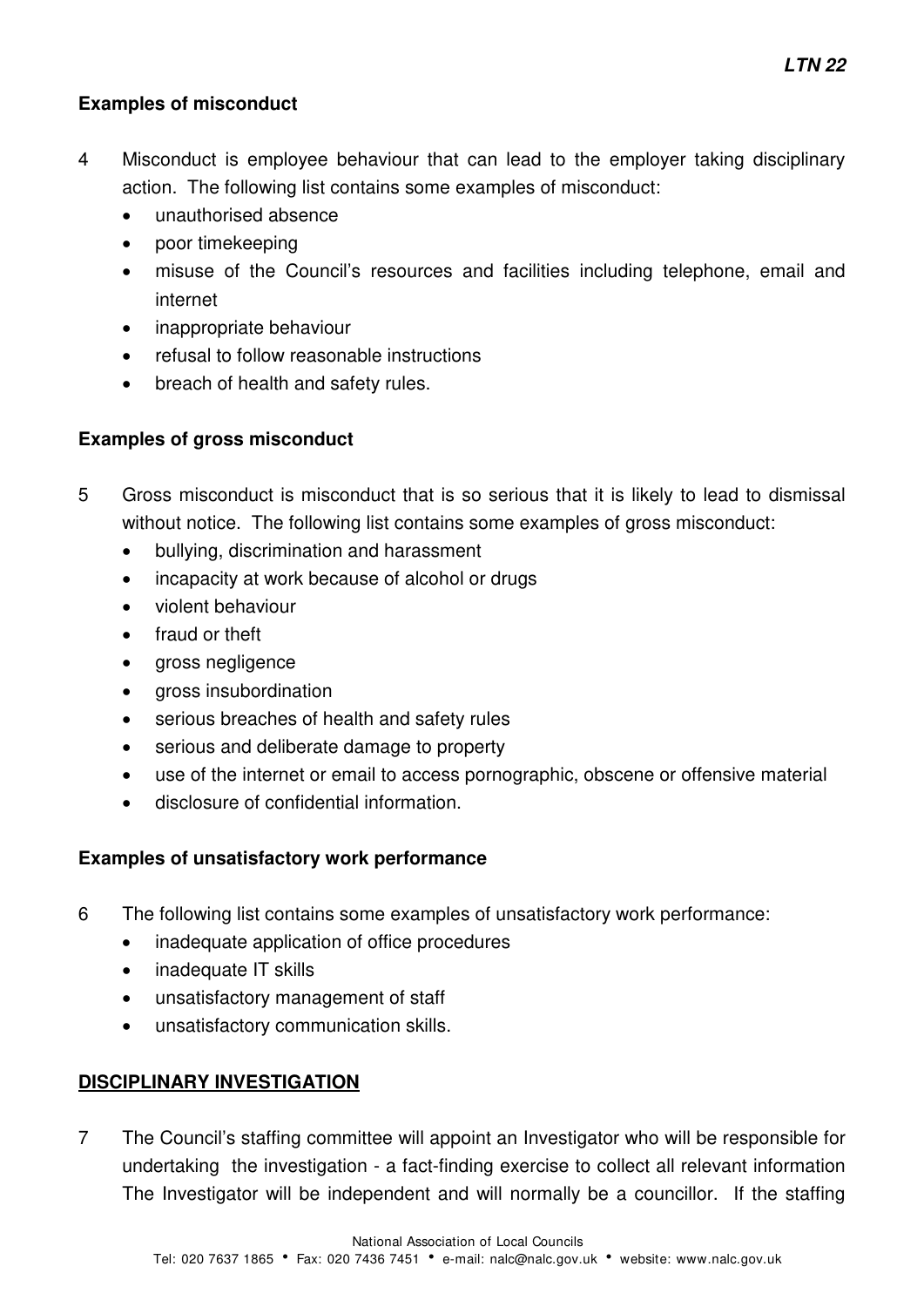committee considers that there are no councillors who are independent (for example, because they all have direct involvement in the allegations about the employee), it will appoint someone from outside the Council. The Investigator will be appointed as soon as possible after the allegations have been made. The staffing committee will inform the Investigator of the terms of reference of the investigation. The terms of reference should deal with the following:

- what the investigation is required to examine
- whether a recommendation is required
- how the findings should be presented. For example, an investigator will often be required to present the findings in the form of a report
- who the findings should be reported to and who to contact for further direction if unexpected issues arise or advice is needed.
- 8 The Investigator will be asked to submit a report within 20 working days of appointment. In cases of alleged unsatisfactory performance or of allegations of minor misconduct, the appointment of an investigator may not be necessary and the Council may decide to commence disciplinary proceedings at the next stage (see paragraph 16).
- 9 The staffing committee will first notify the employee in writing of the alleged misconduct and ask him/her to attend a meeting with the Investigator. The employee will be given at least five working days' notice of the meeting with the Investigator so that he/she has reasonable time to prepare for it. The letter will explain the investigatory process and that the meeting is part of that process. The employee should be provided with a copy of the Council's disciplinary procedure. The Council will also inform the employee that when he/she meets with the Investigator, he/she will have the opportunity to comment on the allegations of misconduct.
- 10 Employees may be accompanied or represented by a workplace colleague, a trade union representative or a trade union official at any investigatory meeting.
- 11 If there are other persons (eg employees, councillors, members of the public or the Council's contractors) who can provide relevant information, the Investigator should try to obtain it from them in advance of the meeting with the employee.
- 12 The Investigator has no authority to take disciplinary action. His/her role is to establish the facts of the case as quickly as possible and prepare a report that recommends to the staffing committee whether or not disciplinary action should be taken.
- 13 The Investigator's report will contain his/her recommendations and the findings on which they were based. He/she will recommend either: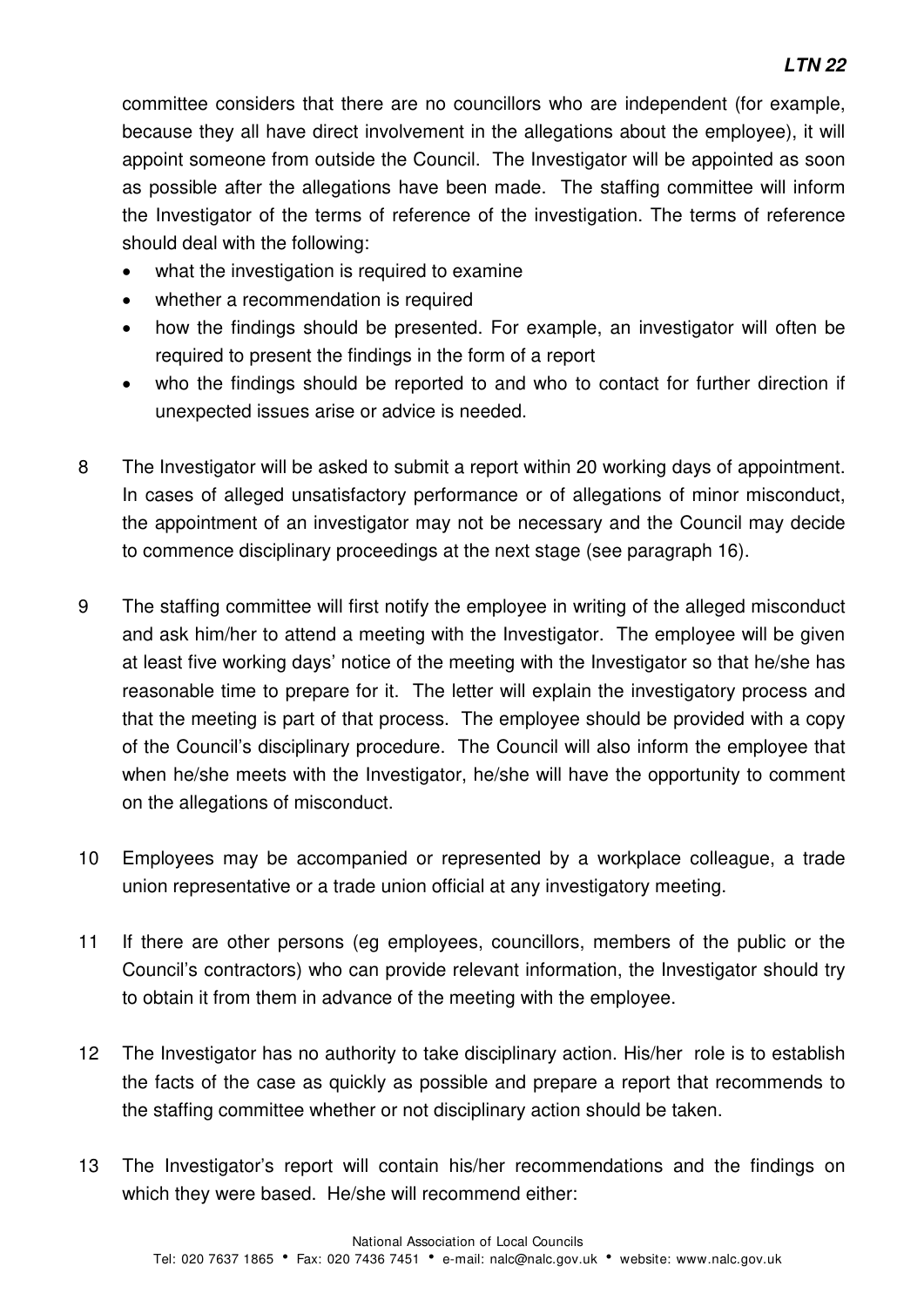- the employee has no case to answer and there should no further action under the Council's disciplinary procedure
- the matter is not serious enough to justify further use of the disciplinary procedure and can be dealt with informally or
- the employee has a case to answer and there should be action under the Council's disciplinary procedure.
- 14 The Investigator will submit the report to the staffing committee which will decide whether further action will be taken.
- 15 If the Council decides that it will not take disciplinary action, it may consider whether mediation would be appropriate in the circumstances.

## **THE DISCIPLINARY MEETING**

- 16 If the staffing committee decides that there is a case to answer, it will appoint a staffing sub-committee of three councillors. The staffing sub-committee will appoint a Chairman from one of its members. The Investigator shall not sit on the sub-committee. No councillor with direct involvement in the matter shall be appointed to the sub-committee. The employee will be invited, in writing, to attend a disciplinary meeting. The sub– committee's letter will confirm the following:
	- the names of its Chairman and other two members
	- details of the alleged misconduct, its possible consequences and the employee's statutory right to be accompanied at the meeting
	- a copy of the investigation report, all the supporting evidence and a copy of the Council's disciplinary procedure
	- the time and place for the meeting. The employee will be given reasonable notice of the hearing (at least 15 working days) so that he /she has sufficient time to prepare for it
	- that witnesses may attend on the employee's and the Council's behalf and that both parties should inform each other of their witnesses' names at least five working days before the meeting
	- that the employee and the Council will provide each other with all supporting evidence at least five working days before the meeting. If witnesses are not attending the meeting, witness statements will be submitted to the other side at least five working days before the hearing
	- that the employee may be accompanied by a companion a workplace colleague, a trade union representative or a trade union official

The disciplinary meeting will be conducted as follows: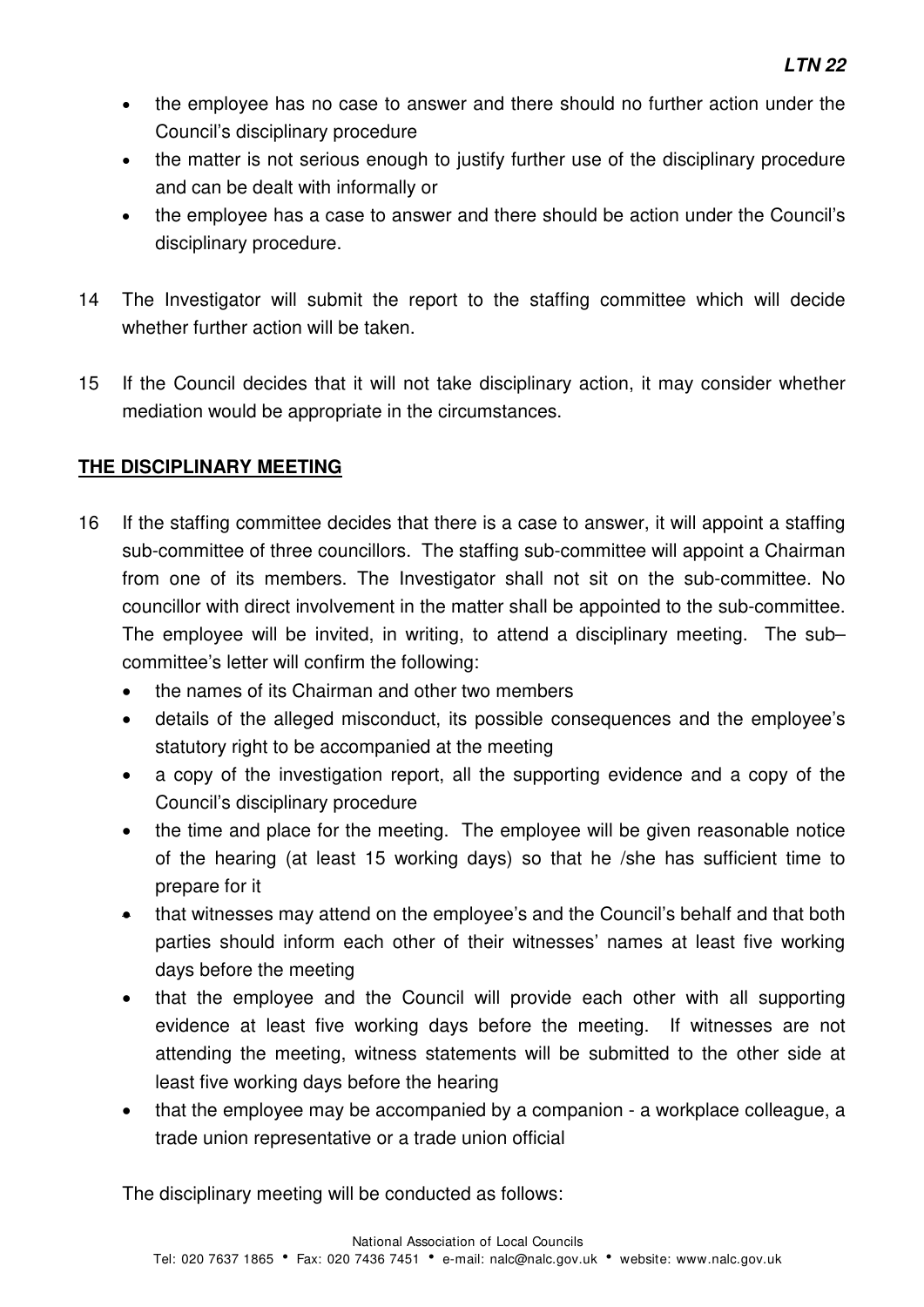- the Chairman will introduce the members of the sub-committee to the employee
- the Investigator will present the findings of the investigation report
- the Chairman will set out the Council's case and present supporting evidence (including any witnesses)
- the employee (or the companion) will set out his/her case and present evidence (including any witnesses)
- any member of the sub-committee and the employee (or the companion) may question the Investigator and any witness
- the employee (or the companion) will have the opportunity to sum up his/her case
- the Chairman will provide the employee with the sub-committee's decision with reasons, in writing, within five working days of the meeting. The Chairman will also notify the employee of the right to appeal the decision
- the disciplinary meeting may be adjourned to allow matters that were raised during the meeting to be investigated by the sub-committee.

#### **DISCIPLINARY ACTION**

17 If the sub-committee decides that there should be disciplinary action, it may be any of the following:

#### **Oral warning**

An oral warning is issued for most first instances of minor misconduct. The Council will notify the employee:

- of the reason for the warning, the improvement required (if appropriate) and the time period for improvement
- that further misconduct/failure to improve will result in more serious disciplinary action
- of the right to appeal
- that a note confirming the oral warning will be placed on the employee's personnel file, that a copy will be provided to the employee and that the warning will remain in force for six months.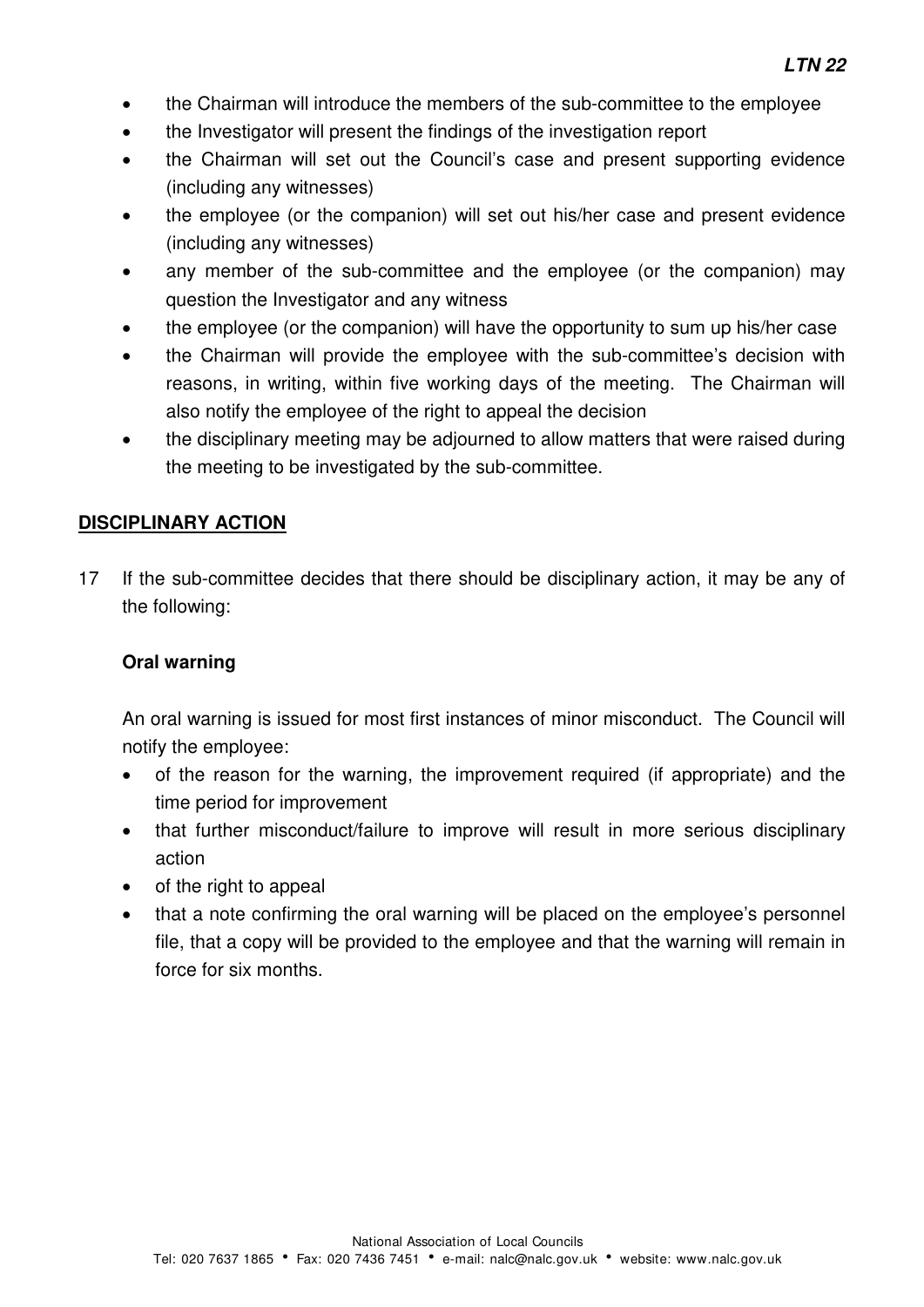## **Written warning**

If there is a repetition of earlier misconduct which resulted in an oral warning, or for different and more serious misconduct, the employee will normally be given a written warning. A written warning will set out:

- the reason for the written warning, the improvement required (if appropriate) and the time period for improvement
- that further misconduct/failure to improve will result in more serious disciplinary action
- the employee's right of appeal
- that a note confirming the written warning will be placed on the employee's personnel file, that a copy will be provided to the employee and that the warning will remain in force for 12 months.

## **Final written warning**

If there is further misconduct during the period of a written warning or if the misconduct is sufficiently serious, the employee will be given a final written warning. A final written warning will set out:

- the reason for the final written warning, the improvement required (if appropriate) and the time period for improvement
- that further misconduct/failure to improve will result in more serious disciplinary action up to and including dismissal
- the employee's right of appeal
- that a note confirming the final written warning will be placed on the employee's personnel file, that a copy will be provided to the employee and that the warning will remain in force for 18 months.

## **Dismissal**

The Council may dismiss:

- for gross misconduct
- if there is no improvement within the specified time period in the conduct which has been the subject of a final written warning
- if another instance of misconduct has occurred and a final written warning has already been issued and remains in force.
- 18 The Council will consider very carefully a decision to dismiss. If an employee is dismissed, he/she will receive a written statement of the reasons for his/her dismissal, the date on which the employment will end and details of his/her right of appeal.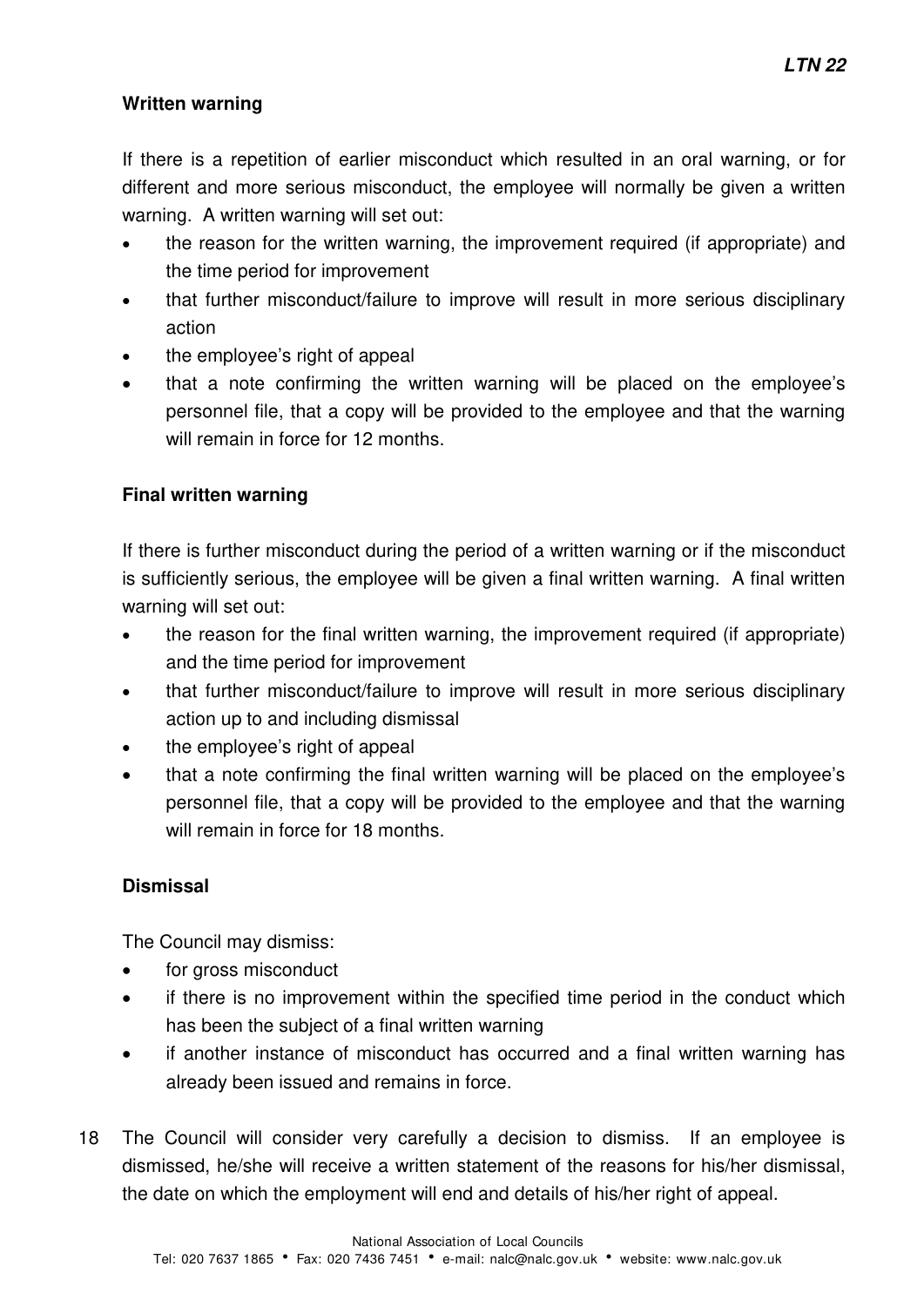19 If the sub-committee decides to take no disciplinary action, no record of the matter will be retained on the employee's personnel file. Action imposed as a result of the disciplinary meeting will remain in force unless and until it is modified as a result of an appeal

## **THE APPEAL**

- 20 An employee who is the subject of disciplinary action will be notified of the right of appeal. His/her written notice of appeal must be received by the Council within five working days of the employee receiving written notice of the disciplinary action and must specify the grounds for appeal.
- 21 The grounds for appeal include;
	- a failure by the Council to follow its disciplinary policy
	- the sub-committee's decision was not supported by the evidence
	- the disciplinary action was too severe in the circumstances of the case
	- new evidence has come to light since the disciplinary meeting.
- 22 The Appeal will be heard by a panel of three members of the staff committee who have not previously been involved in the case. This includes the Investigator. There may be insufficient members of the staffing committee who have not previously been involved. If so, the appeal panel will be a committee of three members of the Council who may include members of the staff committee. The appeal panel will appoint a Chairman from one of its members.
- 23 The employee will be notified, in writing, within 10 working days of receipt of the notice of appeal of the time, date and place of the appeal meeting. The employee will be advised that he/she may be accompanied by a companion - a workplace colleague, a trade union representative or a trade union official.
- 24 At the appeal meeting, the Chairman will:
	- introduce the panel members to the employee
	- explain the purpose of the meeting, which is to hear the employee's reasons for appealing against the decision of the staffing sub-committee
	- explain the action that the appeal panel may take.
- 25 The employee (or his companion) will be asked to explain the grounds for appeal.
- 26 The Chairman will inform the employee that he/she will receive the decision and the panel's reasons, in writing, within five working days of the appeal hearing.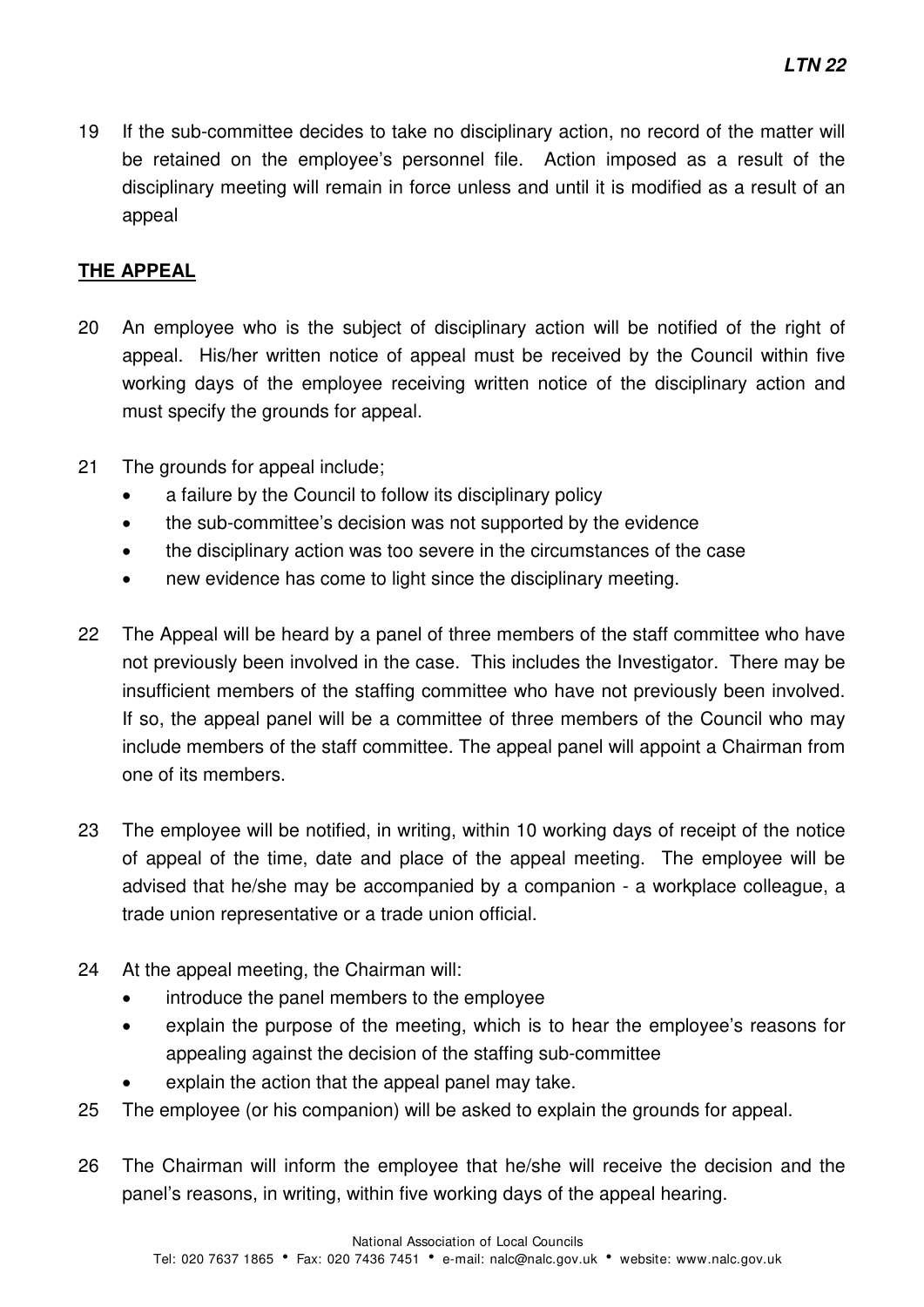- 27 The appeal panel may decide to uphold the decision of the staffing committee, substitute a less serious sanction or decide that no disciplinary action is necessary. If it decides to take no disciplinary action, no record of the matter will be retained on the employee's personnel file.
- 28 If an appeal against dismissal is upheld, the employee will be paid in full for the period from the date of dismissal and continuity of service will be preserved.
- 29 The appeal panel's decision is final.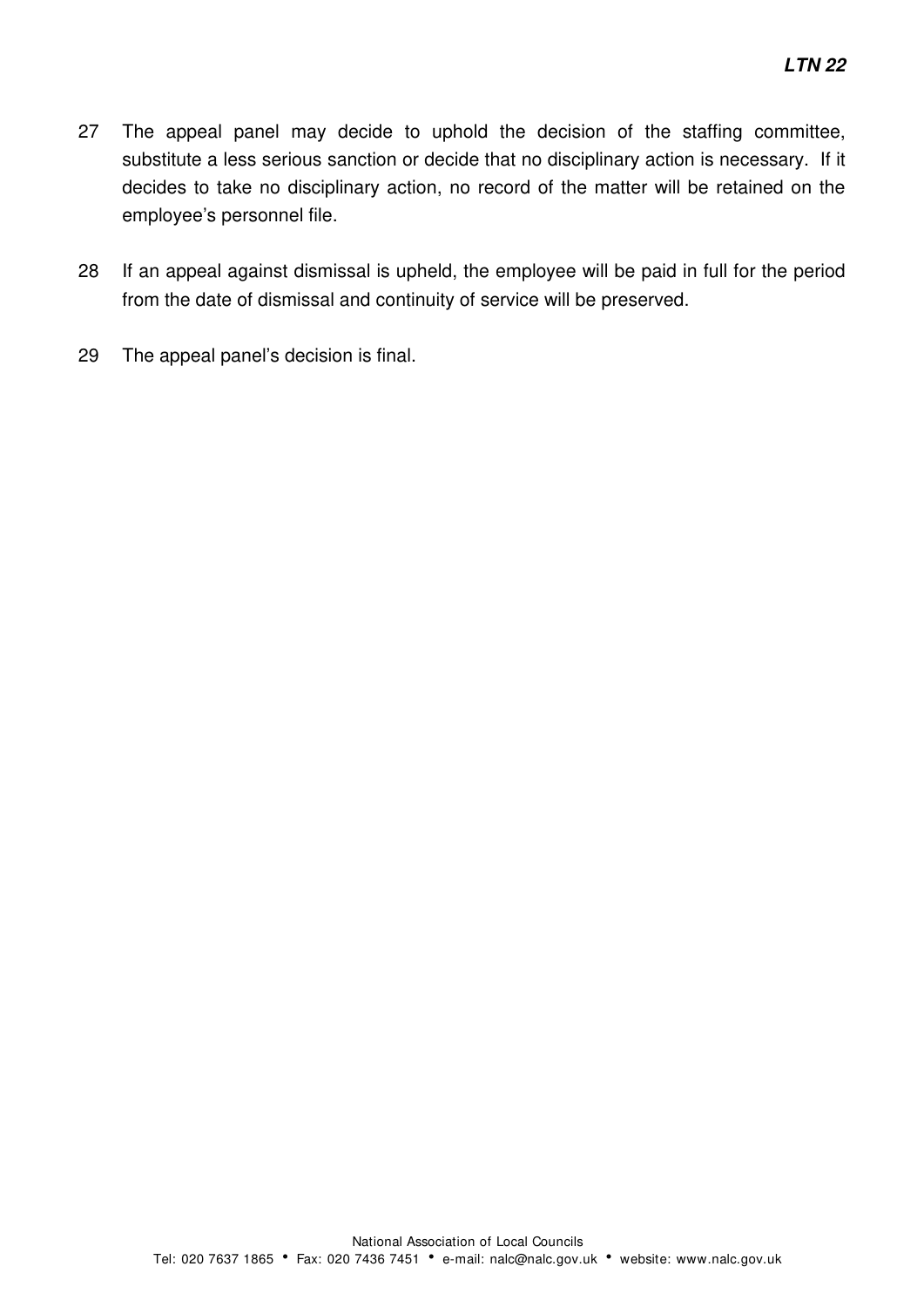## **[ PARISH/TOWN/COMMUNITY/NEIGHBOURHOOD/VILLAGE] COUNCIL'S GRIEVANCE POLICY**

## **INTRODUCTION**

- 1. This policy is based on and complies with the 2015 ACAS Code of Practice [\(http://www.acas.org.uk/CHttpHandler.ashx?id=1047&p=0\)](http://www.acas.org.uk/CHttpHandler.ashx?id=1047&p=0). It also takes account of the ACAS guide on discipline and grievances at work. [\(http://www.acas.org.uk/media/pdf/b/l/Discipline-and-grievances-Acas-guide.pdf.](http://www.acas.org.uk/media/pdf/b/l/Discipline-and-grievances-Acas-guide.pdf)). It aims to encourage and maintain good relationships between the Council and its employees by treating grievances seriously and resolving them as quickly as possible. It sets out the arrangements for employees to raise their concerns, problems or complaints about their employment with the Council. The policy will be applied fairly, consistently and in accordance with the Equality Act 2010.
- 2. Many problems can be raised and settled during the course of everyday working relationships. Employees should aim to settle most grievances informally with their line manager.
- 3. This policy confirms:
	- employees have the right to be accompanied or represented at a grievance meeting or appeal by a workplace colleague, a trade union representative or a trade union official. The companion will be permitted to address the grievance/appeal meetings, to present the employee's case for his /her grievance/appeal and to confer with the employee. The companion cannot answer questions put to the employee, address the meeting against the employee's wishes or prevent the employee from explaining his/her case
	- the Council will give employees reasonable notice of the date of the grievance/appeal meetings. Employees and their companions must make all reasonable efforts to attend. If the employee's companion is not available for the proposed date of the meeting, the employee can request a postponement and can propose an alternative date that is within five working days of the original meeting date
	- any changes to specified time limits must be agreed by the employee and the Council
	- an employee has the right to appeal against the decision about his/her grievance. The appeal decision is final
	- information about an employee's grievance will be restricted to those involved in the grievance process. A record of the reason for the grievance, its outcome and action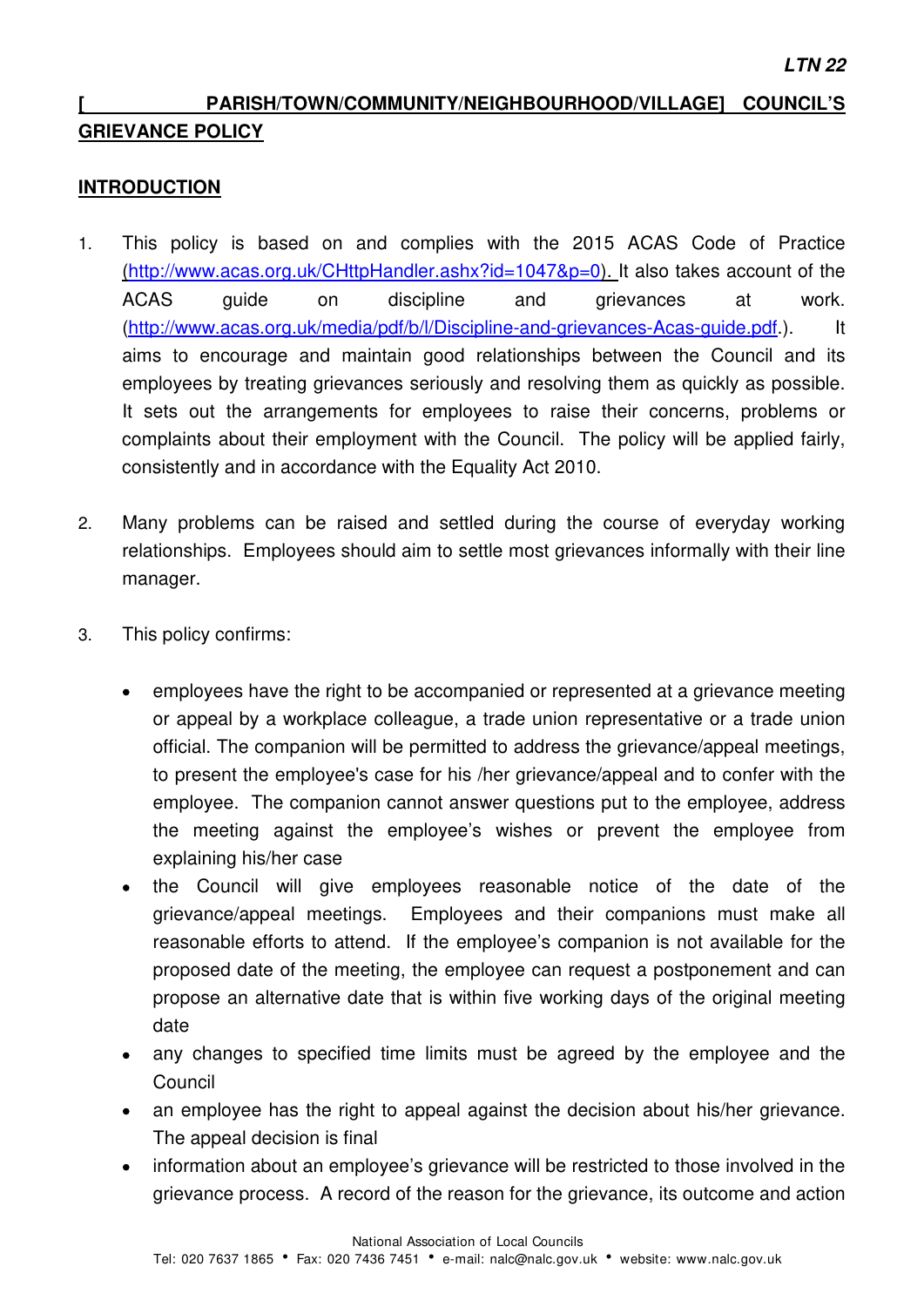taken is confidential to the employee. The employee's grievance records will be held by the Council in accordance with the Data Protection Act 1998

- recordings of the proceedings at any stage of the grievance procedure are prohibited, unless agreed as a reasonable adjustment that takes account of an employee's medical condition
- if an employee who is already subject to a disciplinary process raises a grievance, the grievance will normally be heard after completion of the disciplinary procedure
- if a grievance is not upheld, no disciplinary action will be taken against an employee if he/she raised the grievance in good faith
- the Council may consider mediation at any stage of the grievance procedure where appropriate, (for example where there have been communication breakdowns or allegations of bullying or harassment). Mediation is a dispute resolution process which requires the Council's and the employee's consent.

## **INFORMAL GRIEVANCE PROCEDURE**

4. The Council and its employees benefit if grievances are resolved informally and as quickly as possible. As soon as a problem arises, the employee should raise it with his/her manager to see if an informal solution is possible. Both should try to resolve the matter at this stage. If the employee does not want to discuss the grievance with his/her manager (for example, because it concerns the manager), the employee should contact the Chairman of the staffing committee or, if appropriate, another member of the staffing committee.

## **FORMAL GRIEVANCE PROCEDURE**

- 5. If it is not possible to resolve the grievance informally, the employee may submit a formal grievance. It should be submitted in writing to the Chairman of the staffing committee.
- 6. The staffing committee will appoint a sub-committee of three members to investigate the grievance. The sub-committee will appoint a Chairman from one of its members. No councillor with direct involvement in the matter shall be appointed to the subcommittee.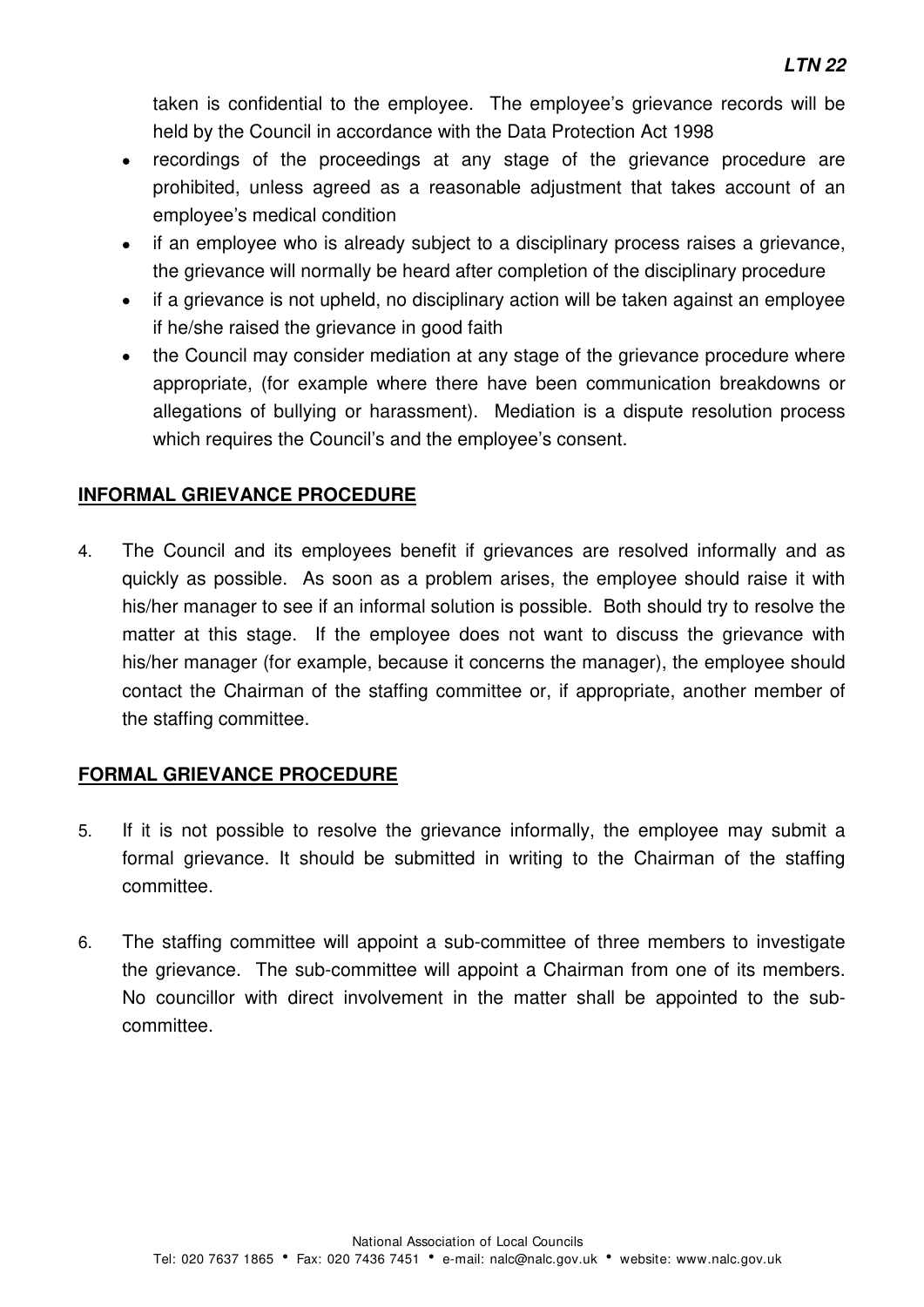## **Investigation**

7. The sub-committee will investigate the matter before the grievance meeting which may include interviewing others (e.g. employees, councillors or members of the public) .

## **Notification**

- 8. Within 10 working days of the Council receiving the employee's grievance, the employee will be asked, in writing, to attend a grievance meeting. The sub-committee's letter will include the following:
	- the names of its Chairman and other members
	- a summary of the employee's grievance based on his/her written submission
	- the date, time and place for the meeting. The employee will be given reasonable notice of the meeting which will be within 25 working days of when the Council received the grievance
	- the employee's right to be accompanied by a a workplace colleague, a trade union representative or a trade union official
	- a copy of the Council's grievance policy
	- confirmation that, if necessary, witnesses may attend on the employee's behalf and that the employee should provide the names of his/her witnesses at least five working days before the meeting
	- confirmation that the employee will provide the Council with any supporting evidence at least five working days before the meeting.

## **The grievance meeting**

- 9. At the grievance meeting:
	- the Chairman will introduce the members of the sub-committee to the employee
	- the employee (or companion) will set out the grievance and present the evidence
	- the Chairman will ask the employee what action does he/she wants the Council to take
	- any member of the sub-committee and the employee (or the companion) may question any witness
	- the employee (or companion) will have the opportunity to sum up the case
	- the Chairman will provide the employee with the sub-committee's decision, in writing, within five working days of the meeting. The letter will notify the employee of the action, if any, that the Council will take and of the employee's right to appeal
	- a grievance meeting may be adjourned to allow matters that were raised during the meeting to be investigated by the sub-committee.